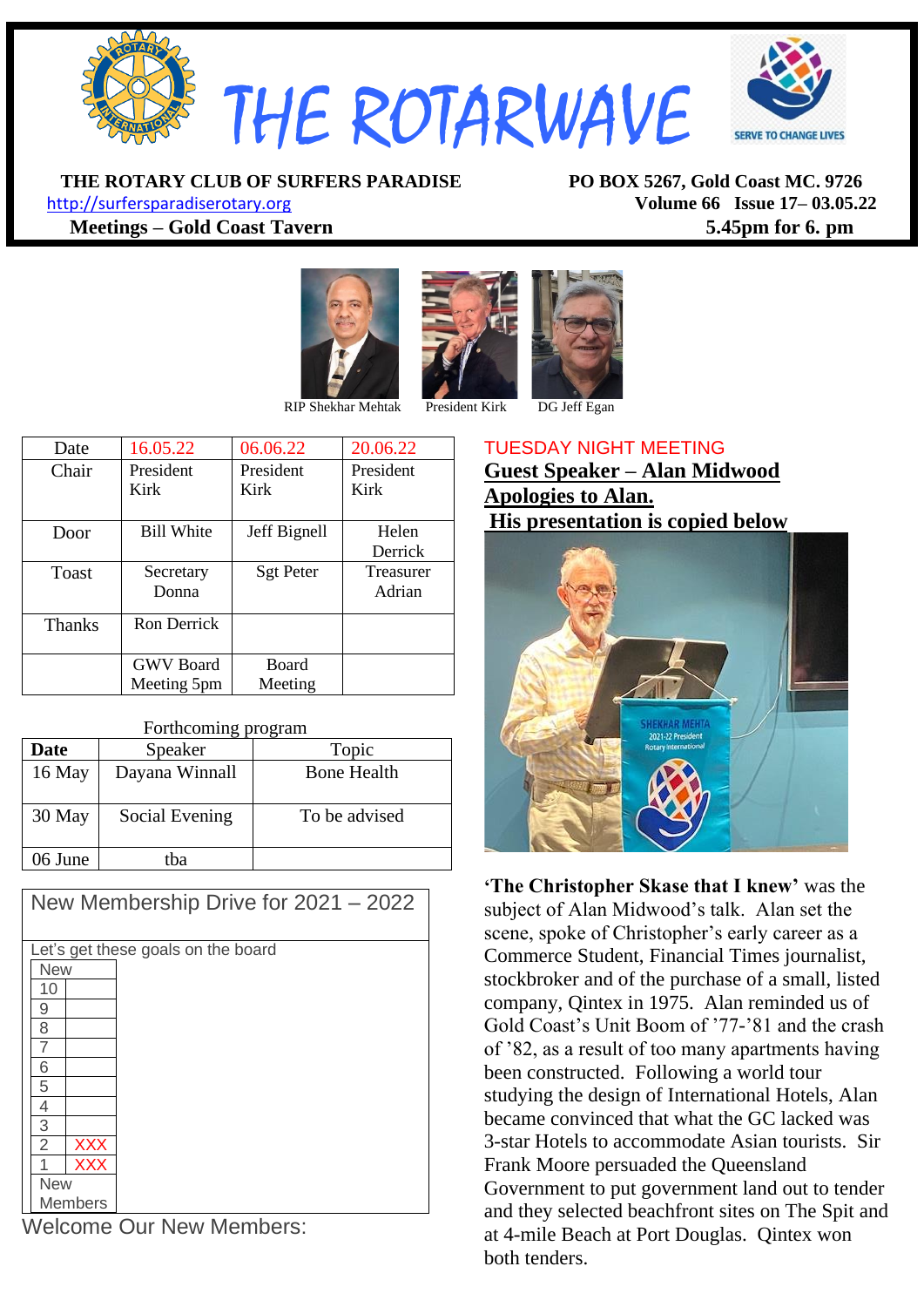The Christopher Skase that Alan knew was very hard working and with his wife Pixie was dynamic and stylish. Alan recalled a phone call he took from Christopher Skase one Christmas Day, querying some detail on a document he was reading. Alan spoke of a full-on visit in four private jets with a group of Melbourne financiers to both sites, Gold Coast and Port Douglas, given a complete rundown of Christopher's proposals and return to Gold Coast airport at midnight! Two weeks later financial approval was given and over eighteen frenetic months' work two 5-star Sheraton hotels were designed and constructed and completed in time for Expo '88. All subbies were fully paid and 40% interest in both hotels was sold for more than their total development cost.

Christophe Skase established the Brisbane Bears AFL team against opposition from Brisbane businesses. Qintex Entertainment purchased Channel 7 in Brisbane and subsequently Channel 7 in Sydney and Melbourne. Qintex Entertainment then merged with Hal Roach studios in Hollywood which had a new colourisation system for black and white films. MGM had a large film library and he bid \$1.0bn, but Rupert Murdoch raised that to \$1.2bn and Christopher responded with a fatal bid of \$1.5bn.

Six weeks later reality set in when he was unable to fund this amount and he faced Chapter 11 Bankruptcy in USA and CBA foreclosed on him in Australia.

Following a court appearance in Brisbane, Christopher and Pixie dropped out of sight in Australia. The media and the police were unable to find him. Alan revealed that he was in fact concealed in a Unit in The Domain Retirement Village at Ashmore before he fled to Majorca, Spain, which had no extradition treaty with Australia. He was too ill to fly back to Australia and died, of bowel cancer aged 53 in 2001. His wife Pixie now lives in reduced circumstances in Melbourne.

What happened to the 'missing million' of dollars? It was all a Mirage!

Guest Speaker on Tuesday 3 May

## Clare Blake – QIMR Berghofer Queensland Institute of Medical Research



Bert Shenko presenting the Vote of Thanks to Clare for showing her enthusiasm in her topic.

Clare Blake, from QIMR brought us an update on the work of the Queensland Institute of Medical Research. 100% of funds raised goes to Research.

They now have a 64-bed clinical trial centre where analysis is done on the spot. Already research has seen breakthroughs in the treatment of Prostate Cancer, as well as Infectious diseases and neurodegenerative disease.

Coronavirus research is ongoing. Vaccines are vital for **all** people: medical science is correct and other sources of 'information' are dubious. Peptide treatment in Long Covid is getting excellent results.

A new area of research is 'mini-brains'. Here the skin cells are treated hormonally to replicate as whatever cell the researcher selects for research: This enables the researcher to treat these cells for the disease and observe its effectiveness before applying the treatment to the individual. This particularly applies to difficult to treat areas such as the brain and heart.

QIMR has interesting podcasts which may be accessed from their website https://www.qimrberghofer.edu.au

A cheque for \$2,000 was presented to QIMR from RoC Surfers Paradise for their research.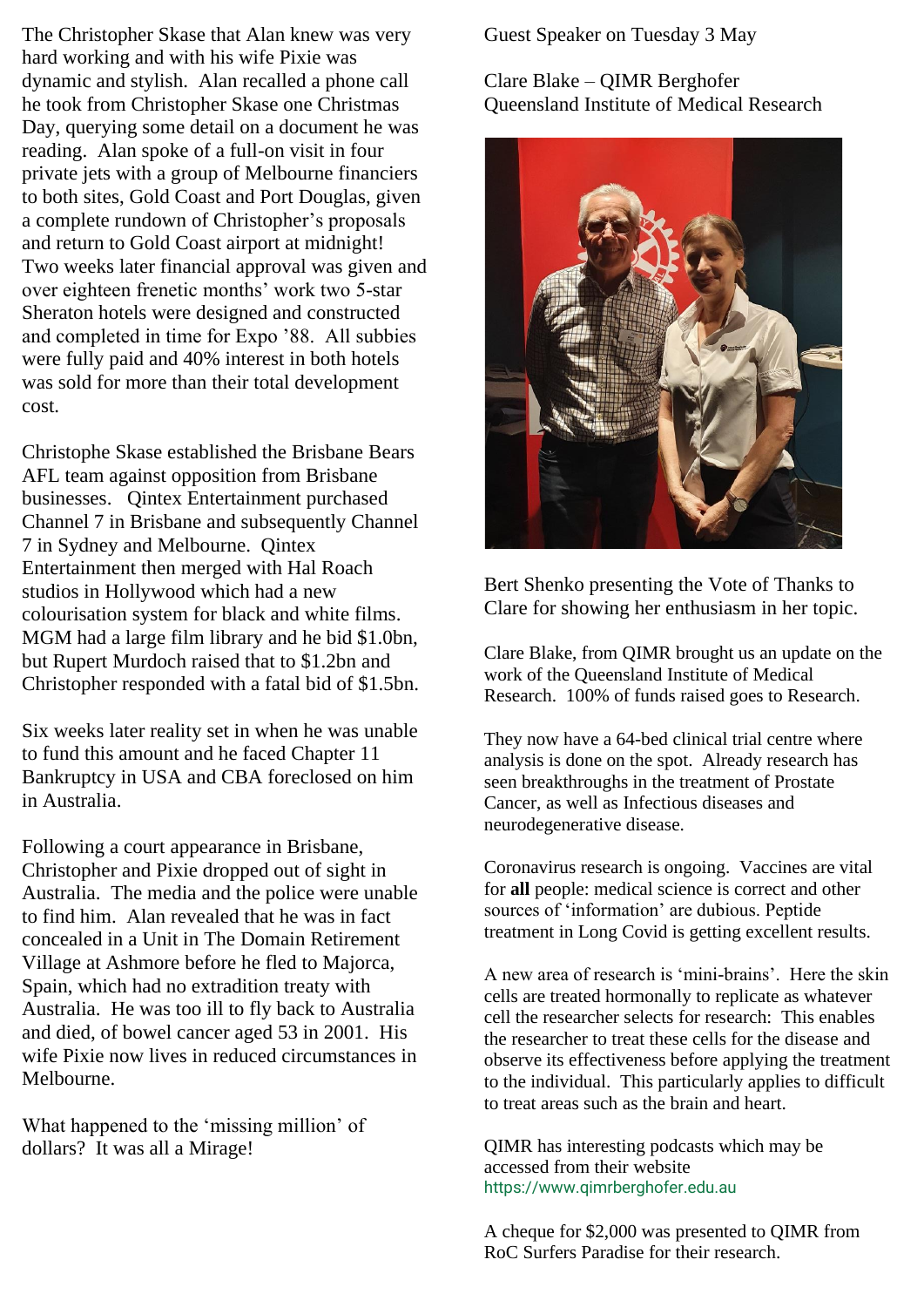

Cheque presented by president Kirk to Clare.

### **Club Visitors**

Phil introduced Rtn Ian Donald from the Rotary Club of Monash where Ian is President.

President Kirk introduced His Brother, Rtn Scott Mason of the Rotary Club of Adelaide Parks,

#### **Club Information**

President Kirk

President Kirk advised that the board approved a donated of \$10,000 towards Ukrainian relief.

#### **Alan Guignon**

Alan advised that the Board Meeting of Golden Wheel Villas would be held on Tuesday night 10 May at 5pm.

(This was subsequently changed to Monday 16 May)

Alan Guignon and Alan Midwood attended the Rotary Club Corporate where Alan M spoke of the history of our Club.

Our GWV project created great interest.

#### **District Conference Award**

Our club received the Rotary Foundation Award for the Club that had contributed the most money per head in the district.

#### **Bill Crouch**

Bill introduced a new attendance sheet along with a new procedure.

Only members pay \$10 room hire.

Partners and visitors do NOT pay. – Only list their names on the sheet.

#### **Phil Dunsford**

Jokers wild will be back in the club.

The system will be clarified by next meeting.

#### **Bert Shenko**

Bert received centurion tubes from President Kirk and our resident comedian, Don, who delivers his jokes after the meeting . Thanks Don.



"At age 20, we worry about what others think of us… at age 40, we don't care what they think of us… at age 60, we discover they haven't been thinking of us at all." - Ann Landers